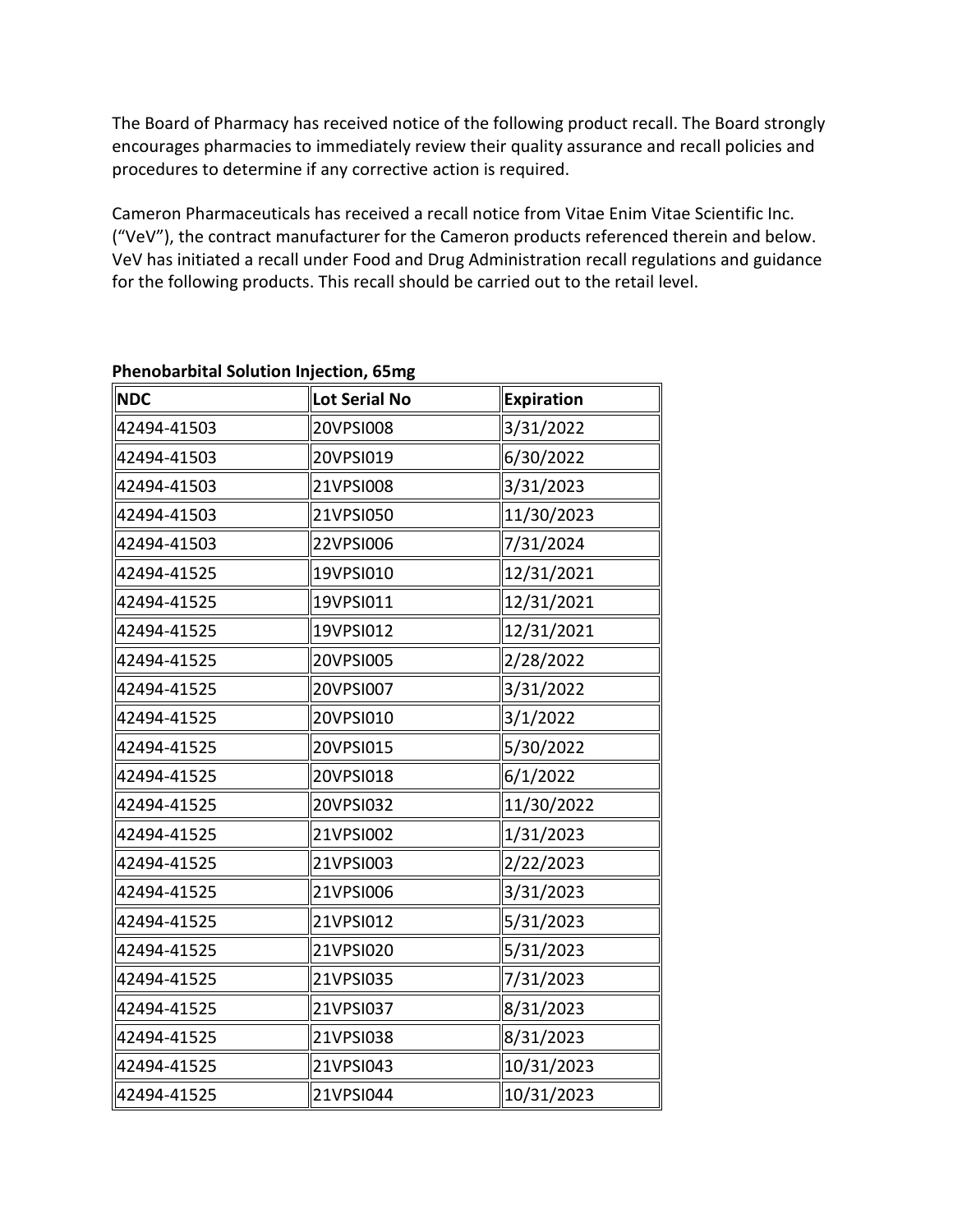| <b>NDC</b>  | Lot Serial No | <b>Expiration</b> |
|-------------|---------------|-------------------|
| 42494-41525 | 21VPSI050     | 11/30/2023        |
| 42494-41525 | 21VPSI051     | 11/30/2023        |
| 42494-41525 | 22VPSI004     | 2024-7-31         |
| 42494-41525 | 22VPSI006     | 2024-8-31         |

## **Phenobarbital Solution Injection, 130mg**

| <b>NDC</b>  | Lot Serial No | <b>Expiration</b> |
|-------------|---------------|-------------------|
| 42494-41603 | 20VPSI009     | 2022-03-31        |
| 42494-41603 | 20VPSI020     | 7/31/2022         |
| 42494-41603 | 21VPSI039     | 8/31/2023         |
| 42494-41603 | 22VPSI005     | 7/31/2024         |
| 42494-41625 | 19VPSI013     | 11/30/2021        |
| 42494-41625 | 19VPSI014     | 11/30/2021        |
| 42494-41625 | 19VPSI015     | 12/31/2021        |
| 42494-41625 | 19VPSI015     | 12/31/2021        |
| 42494-41625 | 20VPSI006     | 2/28/2022         |
| 42494-41625 | 20VPSI011     | 4/30/2022         |
| 42494-41625 | 20VPSI014     | 5/31/2020         |
| 42494-41625 | 20VPSI020     | 7/31/2022         |
| 42494-41625 | 20VPSI022     | 7/31/2022         |
| 42494-41625 | 20VPSI023     | 7/31/2022         |
| 42494-41625 | 21VPSI007     | 3/31/2023         |
| 42494-41625 | 21VPSI013     | 5/31/2023         |
| 42494-41625 | 21VPSI027     | 6/30/2023         |
| 42494-41625 | 21VPSI039     | 8/31/2023         |
| 42494-41625 | 21VPSI042     | 10/31/2023        |
| 42494-41625 | 21VPSI049     | 11/30/2023        |
| 42494-41625 | 21VPSI052     | 12/31/2023        |
| 42494-41625 | 22VPSI005     | 2024-7-31         |
| 42494-41625 | 22VPSI007     | 2024-8-31         |